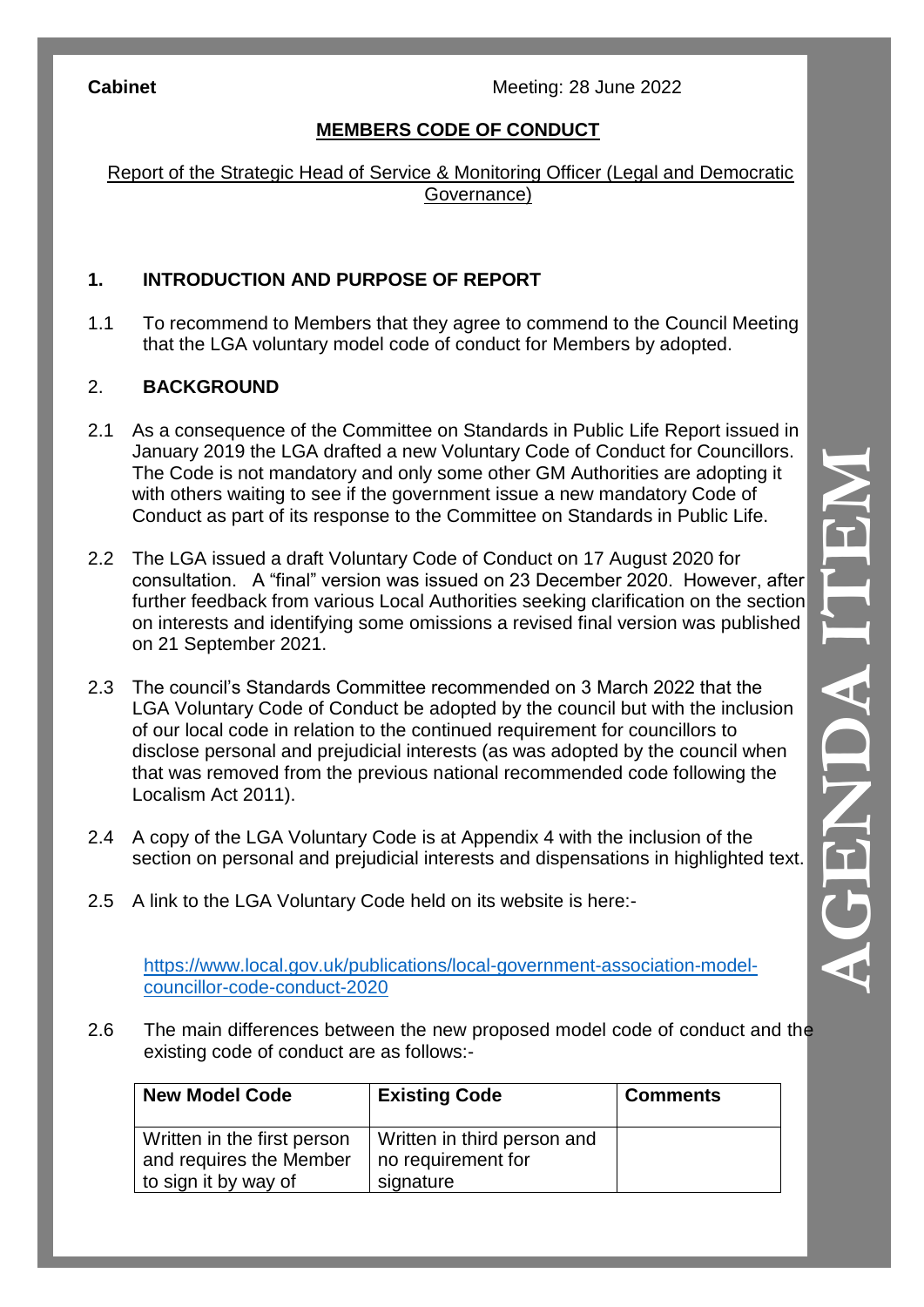| declaration                                                                                                                                                                                                                                                                                                                                                                                                                                                                                                                                                                                                                                                                                                                                                                                                                                                  |                                                                                                                                                                                                                                                                                                                                                                      |                                                                                                                                                                                                                                               |
|--------------------------------------------------------------------------------------------------------------------------------------------------------------------------------------------------------------------------------------------------------------------------------------------------------------------------------------------------------------------------------------------------------------------------------------------------------------------------------------------------------------------------------------------------------------------------------------------------------------------------------------------------------------------------------------------------------------------------------------------------------------------------------------------------------------------------------------------------------------|----------------------------------------------------------------------------------------------------------------------------------------------------------------------------------------------------------------------------------------------------------------------------------------------------------------------------------------------------------------------|-----------------------------------------------------------------------------------------------------------------------------------------------------------------------------------------------------------------------------------------------|
| Refers to general<br>principles as:-<br>In accordance with the<br>public trust placed in me,<br>on all occasions:<br>I act with integrity and<br>٠<br>honesty<br>I act lawfully<br>$\bullet$<br>I treat all persons fairly<br>$\bullet$<br>and with respect; and<br>I lead by example and<br>$\bullet$<br>act in a way that<br>secures public<br>confidence in the role<br>of councillor.<br>In undertaking my role:<br>I impartially exercise<br>my responsibilities in<br>the interests of the<br>local community<br>I do not improperly seek<br>to confer an advantage,<br>or disadvantage, on any<br>person<br>I avoid conflicts of<br>interest<br>I exercise reasonable<br>care and diligence; and<br>I ensure that public<br>resources are used<br>prudently in accordance<br>with my local authority's<br>requirements and in the<br>public interest. | Refers to general<br>principles as (the Nolan<br>Principles):-<br><b>Selflessness</b><br>Honesty and<br>$\bullet$<br>Integrity<br>Objectivity<br>$\bullet$<br>Accountability<br>Openness<br>$\bullet$<br><b>Personal Judgment</b><br>$\bullet$<br>Respect for others<br>$\bullet$<br>Duty to uphold the<br>law<br>Stewardship<br>$\bullet$<br>Leadership<br>Training | Removal of<br>selflessness,<br>objectivity,<br>accountability,<br>openness and<br>personal<br>judgment but the<br>appendices<br>include the<br>Nolan Principles.<br>Stewardship has<br>been moved to<br>"undertaking my<br>role" declaration. |
| Application of the Code -<br>the code applies as soon<br>as you sign your<br>declaration                                                                                                                                                                                                                                                                                                                                                                                                                                                                                                                                                                                                                                                                                                                                                                     | <b>Application of the Code -</b><br>applies as soon as you<br>take office                                                                                                                                                                                                                                                                                            | Requires an<br>actual step to be<br>taken by the<br>Councillor to<br>sign the<br>declaration                                                                                                                                                  |
| <b>Application of the Code</b><br>This Code of Conduct<br>applies to you when:                                                                                                                                                                                                                                                                                                                                                                                                                                                                                                                                                                                                                                                                                                                                                                               | <b>Application of the Code</b><br>This Code applies to you<br>as a member of the                                                                                                                                                                                                                                                                                     | Provides more<br>clarity and<br>examples of<br>when the code                                                                                                                                                                                  |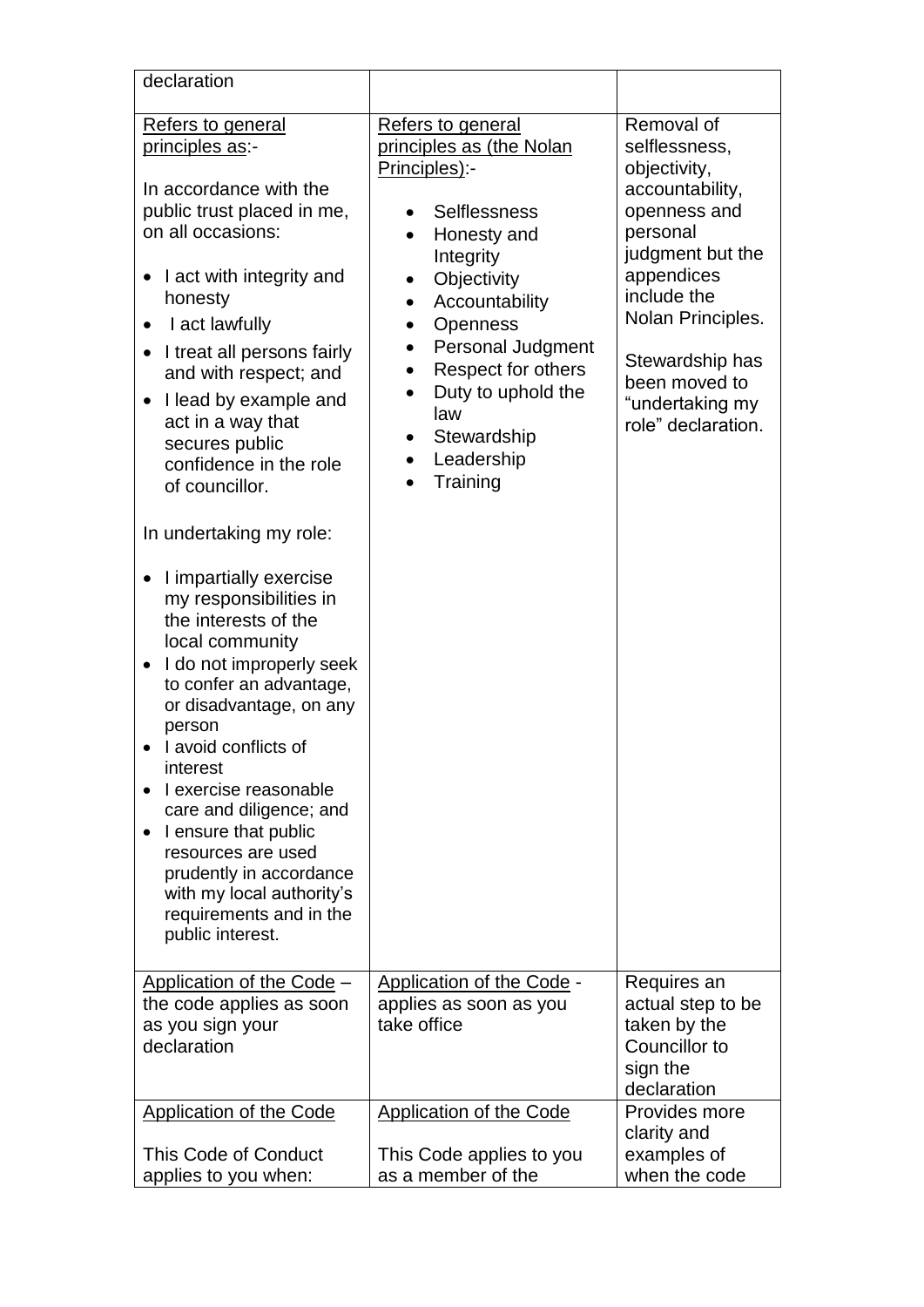| - The Code applies to all<br>forms of communication<br>and interaction,<br>including:<br>- at face-to-face meetings<br>at online or telephone<br>meetings<br>- in written communication<br>- in verbal communication<br>- in non-verbal<br>communication<br>- in electronic and social<br>media communication,<br>posts, statements and<br>comments.<br>You are also expected<br>to uphold high | - you are acting in your<br>capacity as a councillor<br>and/or as a representative<br>of your council<br>- you are claiming to act<br>as a councillor and/or as a<br>representative of your<br>council<br>- you are giving the<br>impression that you are<br>acting as a councillor<br>and/or as a<br>representative of your<br>council<br>- you refer publicly to your<br>role as a councillor or<br>use knowledge you<br>could only obtain in your<br>role as a councillor. | Council<br>Subject to sub-paragraphs<br>$(2)$ and $(3)$ , you must<br>comply with this Code<br>whenever you are acting<br>as a member or co-opted<br>member of the Council or<br>an appointed member of a<br>joint committee, and<br>references to your office<br>capacity are construed<br>accordingly.<br>This Code does not have<br>effect in relation to your<br>conduct other than where<br>it is in your official<br>capacity. | applies in day to<br>day activities<br>undertaken by a<br>councillor which<br>is useful |
|-------------------------------------------------------------------------------------------------------------------------------------------------------------------------------------------------------------------------------------------------------------------------------------------------------------------------------------------------------------------------------------------------|-------------------------------------------------------------------------------------------------------------------------------------------------------------------------------------------------------------------------------------------------------------------------------------------------------------------------------------------------------------------------------------------------------------------------------------------------------------------------------|--------------------------------------------------------------------------------------------------------------------------------------------------------------------------------------------------------------------------------------------------------------------------------------------------------------------------------------------------------------------------------------------------------------------------------------|-----------------------------------------------------------------------------------------|
| standards of conduct<br>and show leadership at<br>all times.<br><b>General Obligations</b><br><b>General Conduct</b><br>The way the<br>new report is                                                                                                                                                                                                                                            |                                                                                                                                                                                                                                                                                                                                                                                                                                                                               |                                                                                                                                                                                                                                                                                                                                                                                                                                      |                                                                                         |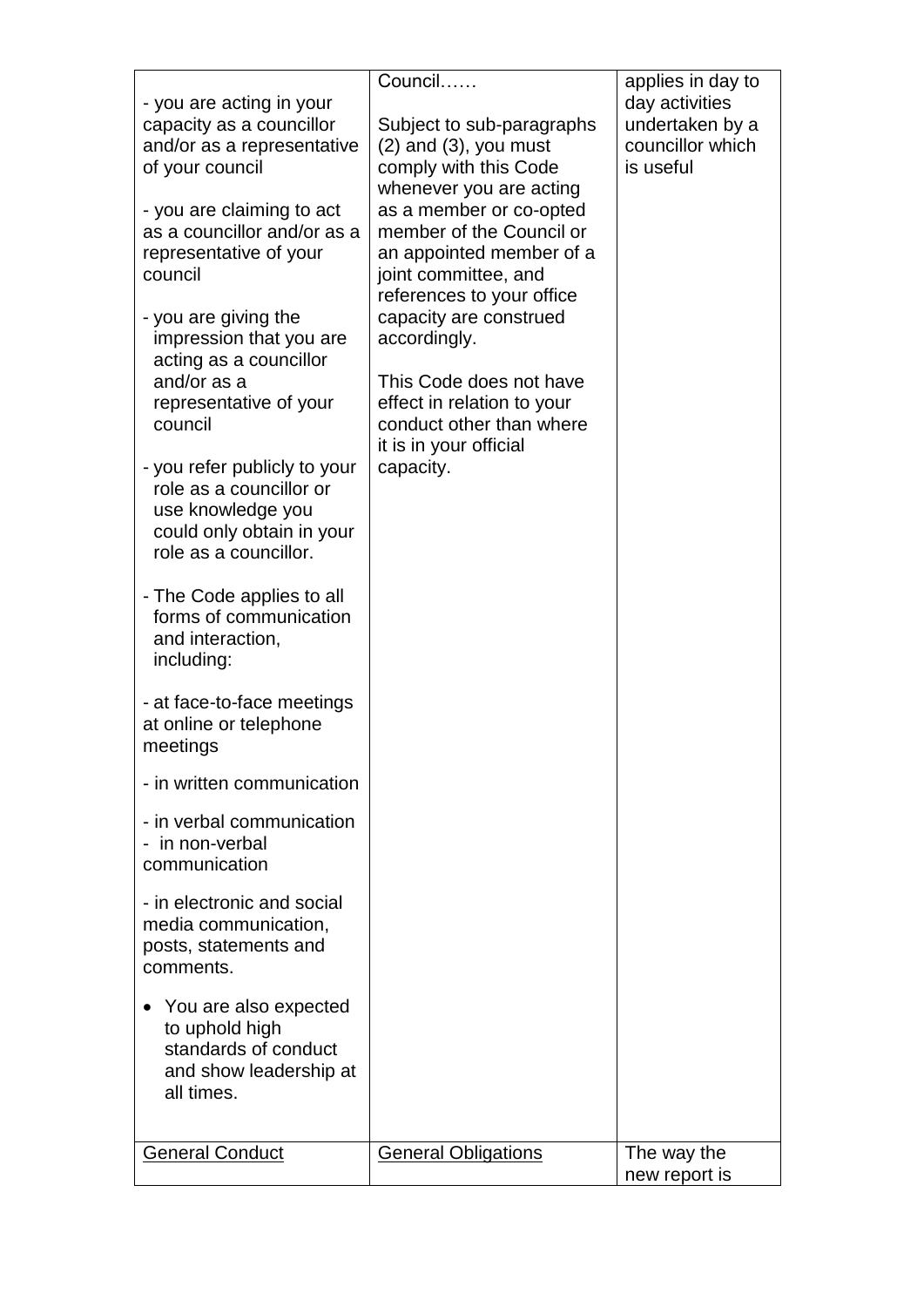| 10 Sections on Respect,<br><b>Bullying, Harassment</b><br>and Discrimination,<br>Impartiality,<br>Confidentiality,<br>Disrepute, Use of<br>position, Use of local<br>authority resources and<br>facilities, Compliance<br>with the Code, Interests<br>and Gifts and hospitality | These cover not breaching<br>Equality Act 2010, being<br>bullying or abusive,<br>intimidation, confidentiality,<br>conduct that causes<br>disrepute, use of position,<br>use of local authority<br>resources, having regard<br>to advice of statutory<br>officers, interests | drafted requires<br>the councillor to<br>undertake to<br>follow all of the<br>new 10 sections<br>of the Code                                |
|---------------------------------------------------------------------------------------------------------------------------------------------------------------------------------------------------------------------------------------------------------------------------------|------------------------------------------------------------------------------------------------------------------------------------------------------------------------------------------------------------------------------------------------------------------------------|---------------------------------------------------------------------------------------------------------------------------------------------|
| Appendices<br>A – The Seven Principles<br>of Public Life<br>B - Registering Interests<br>(table of interests in<br>addition to what is stated<br>earlier in the code)                                                                                                           | The Nolan Principles were<br>already in the previous<br>Code.<br>No reference to personal<br>and prejudicial interests or<br>how to apply for a<br>dispensation                                                                                                              | A new section<br>on our "local<br>code" regarding<br>personal and<br>prejudicial<br>interests has<br>been included<br>for<br>consideration. |
| $C$ – the Committee on<br><b>Standards in Public Life</b><br>and its best practice<br>recommendations                                                                                                                                                                           | Appendix C is a new<br>document, the relevant<br>parts of which have<br>already been adopted by<br>the Standards Committee<br>and the Council Meeting<br>into the existing code of<br>conduct.                                                                               |                                                                                                                                             |

## **3. FINANCIAL AND RISK ASSESSMENT CONSIDERATIONS**

3.1 There are none.

### **4. LEGAL CONSIDERATIONS**

4.1 The new code of conduct covers all the legal obligations and requirements that the code should do.

#### **5. HUMAN RESOURCES IMPACT**

5.1 There are none.

# **6. EQUALITIES IMPACT**

6.1 There is no impact.

# **7. ENVIRONMENTAL IMPACT**

7.1 There is no impact.